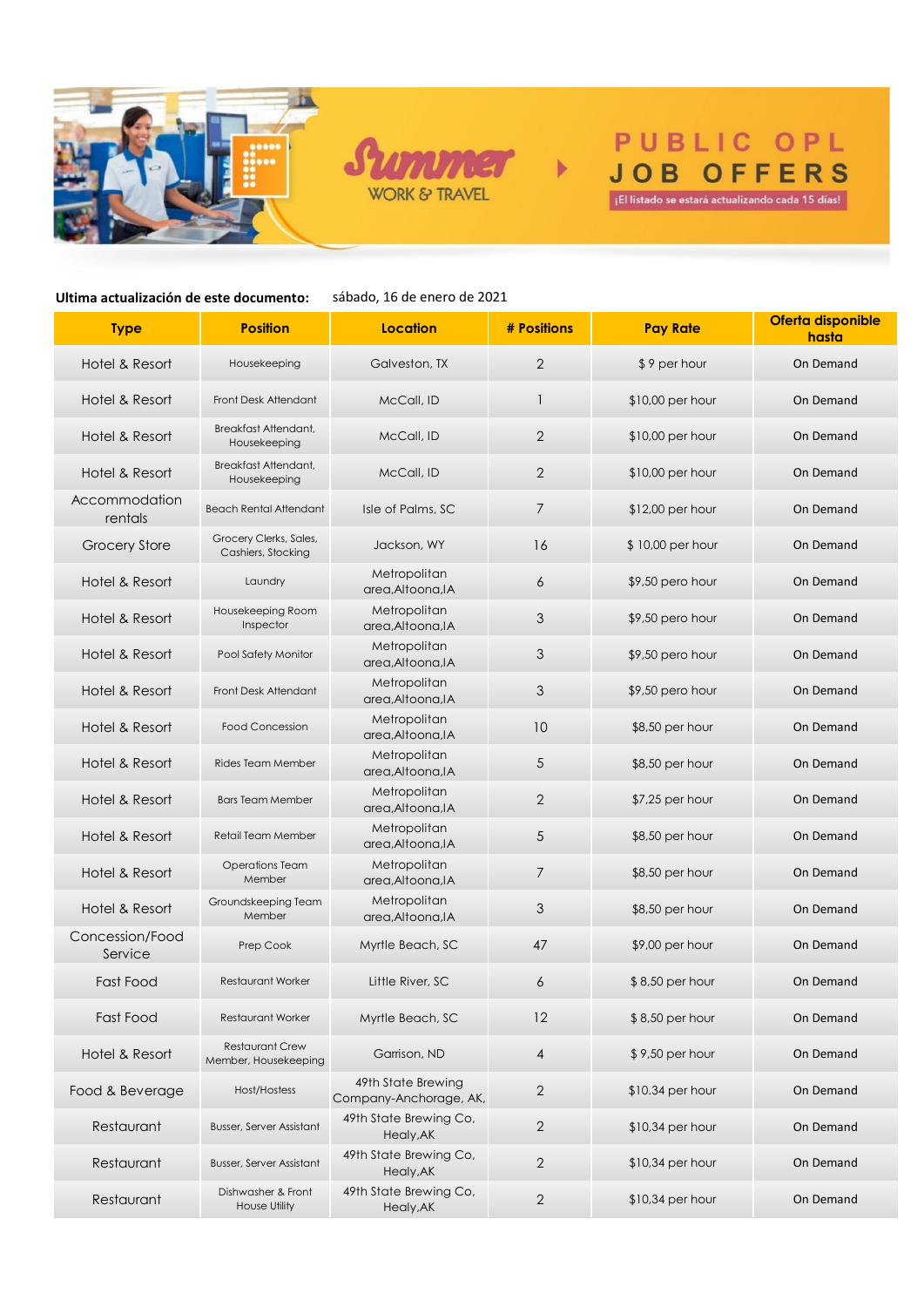## **Ultima actualización de este documento:**

# sábado, 16 de enero de 2021

| <b>Type</b>           | <b>Position</b>                                                              | <b>Location</b>                        | # Positions  | <b>Pay Rate</b>   | Oferta disponible<br>hasta |
|-----------------------|------------------------------------------------------------------------------|----------------------------------------|--------------|-------------------|----------------------------|
| Restaurant            | <b>Property Maintenance</b><br>Assistant                                     | Denali National Park, AK               | $\sqrt{2}$   | $$10,34$ per hour | On Demand                  |
| Restaurant            | Dishwasher & Front<br>House Utility                                          | Denali National Park.AK                | 3            | $$10,34$ per hour | On Demand                  |
| Restaurant            | Housekeeper                                                                  | Denali National Park, AK               | 5            | $$10,34$ per hour | On Demand                  |
| Restaurant            | Front Desk Attendant                                                         | Denali National Park, AK               | 3            | \$10,34 per hour  | On Demand                  |
| <b>Amusement Park</b> | Ride Operator                                                                | Old Orchd BCH, ME                      | $\mathbf{1}$ | \$12,00 per hour  | On Demand                  |
| Fast Food             | Counter Person - Team<br>Member                                              | Metropolitan<br>area, Boston, MA       | 16           | $$13,00$ per hour | On Demand                  |
| Restaurant            | Crew Member - Thailand<br>OJL                                                | Rio Grande, NJ                         | 8            | $$11,50$ per hour | On Demand                  |
| Restaurant            | Kitchen Helper, Food<br>Prep                                                 | <b>Beach town, Port</b><br>Aransas, TX | 7            | $$11,00$ per hour | On Demand                  |
| Restaurant            | Host/Hostess                                                                 | <b>Beach town, Port</b><br>Aransas, TX | $\mathbf{2}$ | $$11,00$ per hour | On Demand                  |
| Restaurant            | Kitchen Helper, Food<br>Prep                                                 | Port Aransas, TX                       | 6            | $$11,00$ per hour | On Demand                  |
| Restaurant            | Host/Hostess                                                                 | Port Aransas, TX                       | 3            | $$11,00$ per hour | On Demand                  |
| Food & Beverage       | <b>Team Member</b>                                                           | Old Orchd BCH, ME                      | 3            | $$12,15$ per hour | On Demand                  |
| Food & Beverage       | Team Member                                                                  | Old Orchd BCH, ME                      | $\mathbf{2}$ | $$12.15$ per hour | On Demand                  |
| Food & Beverage       | <b>Team Member</b>                                                           | Saco, ME                               | 3            | $$12,15$ per hour | On Demand                  |
| Restaurant            | Kitchen Helper, Food<br>Prep                                                 | Port Aransas, TX                       | $\sqrt{5}$   | $$11,00$ per hour | On Demand                  |
| Restaurant            | Host/Hostess                                                                 | Port Aransas, TX                       | 3            | $$11,00$ per hour | On Demand                  |
| Hotel & Resort        | Team Member - server,<br>line prep cook, hostess,<br>dishwasher, marina boat | Pinedale, WY                           | 9            | \$10,00 per hour  | On Demand                  |
| <b>Retail Store</b>   | Sales Assistant                                                              | Ocean City, MD                         | 4            | $$11,60$ per hour | On Demand                  |
| <b>Retail Store</b>   | Sales Assistant                                                              | Ocean City, MD                         | 2            | $$11,60$ per hour | On Demand                  |
| <b>Retail Store</b>   | Sales Assistant                                                              | Ocean City, MD                         | $\mathbf{2}$ | \$11,60 per hour  | On Demand                  |
| <b>Retail Store</b>   | Sales Assistant                                                              | Ocean City, MD                         | 4            | \$11,60 per hour  | On Demand                  |
| <b>Retail Store</b>   | Sales Assistant                                                              | Ocean City, MD                         | 1            | \$11,60 per hour  | On Demand                  |
| <b>Retail Store</b>   | Sales Assistant                                                              | Ocean City, MD                         | $\mathbf{2}$ | \$11,60 per hour  | On Demand                  |
| <b>Retail Store</b>   | Sales Assistant                                                              | Ocean City, MD                         | $\sqrt{2}$   | $$11,60$ per hour | On Demand                  |
| <b>Retail Store</b>   | Sales Assistant                                                              | Ocean City, MD                         | $\sqrt{2}$   | \$11,60 per hour  | On Demand                  |
| <b>Amusement Park</b> | <b>Busser</b>                                                                | Huston, TX                             | $\sqrt{2}$   | \$5.00 per hour   | On Demand                  |
| Amusement Park        | Ride Attendant, Game<br>Attendant                                            | Huston, TX                             | $\sqrt{5}$   | \$10,00 per hour  | On Demand                  |
| <b>Retail Store</b>   | <b>Retail Sales Clerk</b>                                                    | Saint Louis, MO                        | $\,8\,$      | $$11,95$ per hour | On Demand                  |
| Recreation, Sports,   | Ride Operator                                                                | Suburban<br>area/Bloomington/MN        | 16           | \$12 per hour     | On Demand                  |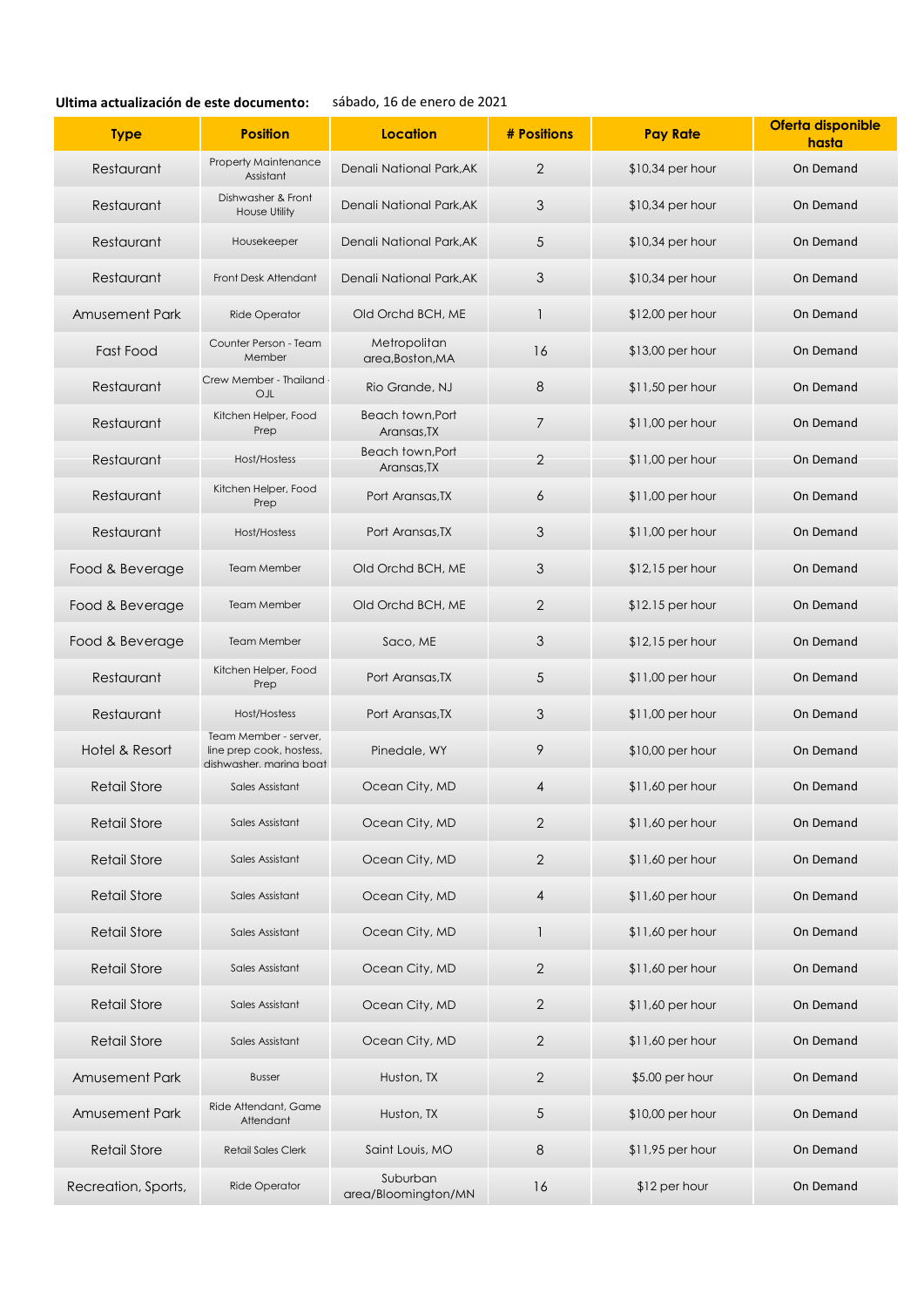### **Ultima actualización de este documento:** sábado, 16 de enero de 2021

| <b>Type</b>             | <b>Position</b>                                                              | Location                                       | # Positions      | <b>Pay Rate</b>                                 | Oferta disponible<br>hasta |
|-------------------------|------------------------------------------------------------------------------|------------------------------------------------|------------------|-------------------------------------------------|----------------------------|
| Recreation, Sports,     | Cashier, Food Service                                                        | Bloomington, MN                                | $\mathbf{1}$     | $$10,50$ per hour                               | On Demand                  |
| Hotel & Resort          | Pool Attendant - CPR,<br>First Aid                                           | Atlantic City, NJ                              | 9                | $$13,00$ pero hour                              | On Demand                  |
| Hotel & Resort          | <b>Bartender</b>                                                             | Atlantic City, NJ                              | 11               | $$9,10$ per hour                                | On Demand                  |
| <b>Fast Food</b>        | <b>General Crew</b>                                                          | Altoona, IA                                    | 8                | $$9,75$ per hour                                | On Demand                  |
| Fast Food               | <b>General Crew</b>                                                          | Pleasant Hill, IA                              | 8                | $$9,75$ per hour                                | On Demand                  |
| Fast Food               | <b>General Crew</b>                                                          | Altoona, IA                                    | $\,8\,$          | $$9,75$ per hour                                | On Demand                  |
| <b>Retail Store</b>     | Kitchen, Dishwasher,<br>Cook                                                 | Port Aransas, TX                               | $\mathfrak{Z}$   | \$11,00 per hour                                | On Demand                  |
| Restaurant              | Cashier, Busser                                                              | Port Aransas, TX                               | 3                | $$11,00$ per hour                               | On Demand                  |
| <b>Bike Rentals</b>     | Sales Associate                                                              | Clearwater beach, FL                           | $\sqrt{5}$       | \$10,00 per hour                                | On Demand                  |
| <b>Bike Rentals</b>     | Sales Associate                                                              | Gulf Shores, AL                                | 8                | $$10,00$ per hour                               | On Demand                  |
| <b>Bike Rentals</b>     | Sales Associate                                                              | Clearwater beach, FL                           | 7                | $$10,00$ per hour                               | On Demand                  |
| <b>Bike Rentals</b>     | Sales Associate                                                              | Gulf Shores, AL                                | 10               | $$10,00$ per hour                               | On Demand                  |
| Retail                  | Natalia Holmes EYW<br>Stocker - Early - Returnee                             | Nags Head, NC                                  | $\mathbf{1}$     | \$10,00 per hour                                | On Demand                  |
| Restaurant              | Sales Associate                                                              | Myrtle Beach, SC                               | 28               | $$8,00$ per hour                                | On Demand                  |
| Pool Management         | Lifeguard                                                                    | Nashville, TN                                  | 20               | \$11 per hour                                   | On Demand                  |
| Ski Resort              | Wintergreen - Banquet<br>Server                                              | Roseland, VA                                   | $\mathfrak{Z}$   | \$3,00 per hour                                 | On Demand                  |
| Ski Resort              | The Edge - Dishwasher                                                        | Roseland, VA                                   | $\sqrt{5}$       | $$8,50$ per hour                                | On Demand                  |
| Ski Resort              | The Edge - Server<br>Assistant                                               | Roseland, VA                                   | $\sqrt{5}$       | \$7,25 per hour                                 | On Demand                  |
| Ski Resort              | Wintergreen - Adventure<br>Center Attendant                                  | Roseland, VA                                   | 3                | \$9 per hour                                    | On Demand                  |
| Ski Resort              | Wintergreen -<br>Housekeeper                                                 | Roseland, VA                                   | 5                | \$9 per hour                                    | On Demand                  |
| Hotel & Resort          | Front Desk, Reservations                                                     | Miami Beach, FL                                | $\overline{2}$   | \$10,00 per hour                                | On Demand                  |
| Campground/RV<br>Resort | Housekeeper, Store<br>Clerk, Activities Help,<br><b>Outside Help - Early</b> | Wild Rose, WI                                  | $\overline{2}$   | \$9 per hour                                    | On Demand                  |
| Hotel & Resort          | Restaurant Attendant<br>(back of the house)                                  | Put in Bay, OH                                 | $\mathbf{2}$     | 10.00 \$ per hour                               | 05-feb                     |
| Hotel                   | Room Attendant                                                               | Wisconsin Dells, WI                            | $\sqrt{5}$       | 9.00 \$ per hour                                | 05-feb                     |
| Restaurant              | Restaurant Worker                                                            | Seawall Blvd, Galveston,<br>TX,                | 24               | 7.25 $$$ per hour                               | 05-feb                     |
| Lifeguard company       | Lifeguard                                                                    | Seawall Blvd., Galveston,<br>TX,               | 9                | 12,45 \$ per hour                               | 05-feb                     |
| <b>Retail Store</b>     | Retail Associate                                                             | North Croatan Highway,<br>Southern Shores, NC, | $\sqrt{2}$       | 12.00 \$ per hour                               | 05-feb                     |
| <b>Retail Store</b>     | Retail Associate                                                             | Avon, NC,                                      | $\boldsymbol{6}$ | 12.00 \$ per hou                                | 05-feb                     |
| Restaurant              | Host/Hostess                                                                 | Avon, NC,                                      | $\mathbf{1}$     | 12.75 \$ per hour + Tips \$1 -<br>6 \$ per hour | 05-feb                     |